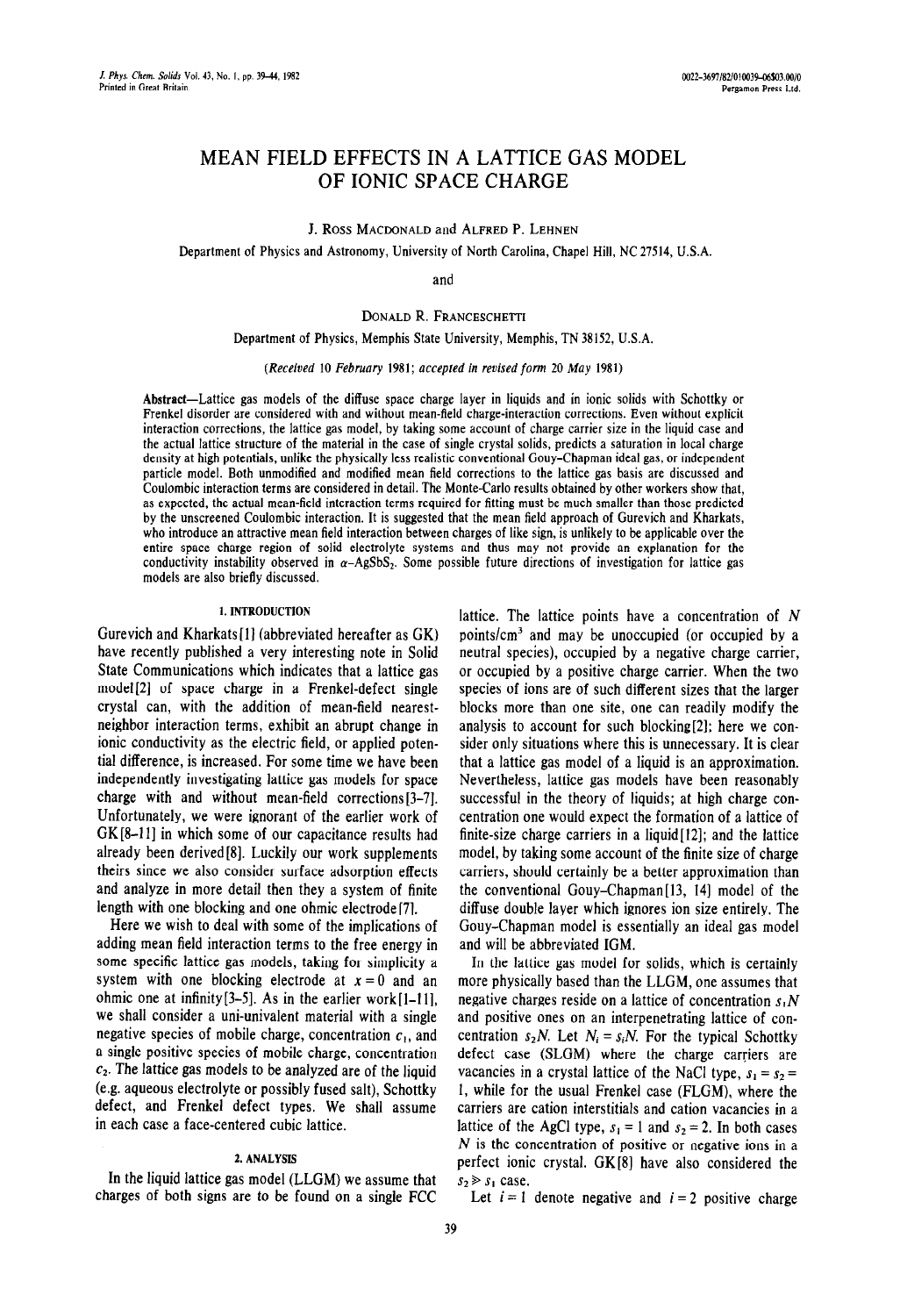carriers and take  $j = 3 - i$  and *k* independent of *i*. The common equilibrium bulk value of  $c_1$  and  $c_2$  in the region of electroneutrality is  $c_0$ . Let  $C_i \equiv c_i/N_i$ ;  $\delta \equiv c_0/N$ , the fractional bulk concentration; and  $\Delta_i = \delta/s_i$ . For maximum conciseness we define  $s_1 = s_2 = 1$  for the LLGM as well as the SLGM. Let  $\phi = e\psi/kT$ , where  $\psi$  is the inner potential at some point  $x$  in the material. The total applied potential difference between the beginning of the diffuse layer at  $x = 0$  and an ohmic electrode at  $x = \infty$  is, in normalized form,  $\phi_d = e \psi_d / kT$ . Thus  $\phi(0) = \phi_d$  and  $\phi(\infty) = 0.$ 

The actual applied p.d.,  $\Psi_m$ , between a blocking electrode and the ohmic electrode is never exactly  $\psi_d$  (when  $\psi_d \neq 0$ , as it may be in Gouy-Chapman IGM theory, because the finite size of charge carriers must be taken into account. The centroid of charge of each charge carrier in the first plane of the diffuse layer is necessarily separated from the equipotential plane of a blocking metal electrode by a distance which, in the LLGM, would be at least as large as the sum of about 0.5 A of field penetration into the electrode and a radius of an ion nearest the electrode. If this distance is denoted by  $\beta$  and the capacitance of parallel planes a distance  $\beta$  apart is defined as  $C_{\beta}$ , then  $\psi_m$  must differ [6] from  $\psi_d$  by the p.d. across  $C_{\beta}$ . It has recently been proved [15] under rather general conditions that  $\psi_m$  is a monotonically increasing function of the total net charge density (charge/unit area)  $q_d$  in the diffuse layer. This result does not, however, necessarily preclude the possibility of non-monotonic behavior of  $\psi_d$  and  $q_d$  such as that found by GK[1, 9-111.

To facilitate the presentation of results we define a quantity  $\theta$ , where  $\theta = 1$  for the LLGM and  $\theta = 0$  for the SLGM and FLGM cases. Minimization of the free energy for a lattice gas situation with mean field interactions between charge carrier pails  $[1, 4, 5, 9-11]$  can be shown[4-61 to lead to the following distributions for the  $C_1(i = 1, 2)$ ,

$$
\frac{C_i}{1 - C_i - \theta C_j} = \frac{\Delta_i}{1 - \Delta_i (1 + \theta)} \exp{(\phi_{ei})},
$$
 (1)

where

$$
\phi_{ei} = (-1)^{i+1} \phi - \Gamma_{ii} (C_i - \Delta_i)
$$
  
+ 
$$
\Gamma_{ij} (C_j - \Delta_j).
$$
 (2)

The  $\Gamma_{ii}$  and  $\Gamma_{ij}$  terms arise from the interactions between the charge carriers, with  $\Gamma_{ij} = \Gamma_{ji}$ . For non-interacting lattice gas models  $\Gamma_{ik} = 0[2, 3, 6-8]$ . The signs in eqn (2) have been chosen so that all the  $\Gamma_{ik}$  are positive when the net interaction between charges of like sign is repulsive and that between charges of unlike sign is attractive. Notice that when  $\phi = 0$  (as at  $x = \infty$ ), eqn (1) and (2) are consistent with the electroneutrality requirement  $c_i \rightarrow c_0$ which implies  $C_i \rightarrow \Delta_i$ . The present normalization ensures that the maximum value of the  $C_i$ 's is unity.

esrentially the same results as those of eqns (1) and (2), full Coulomb interaction and then compare numerical but they take  $i = 1$  for positive and  $i = 2$  for negative results with those obtained from the Monte-Carlo fitting. carriers, the opposite of our choice. Further, they For a FCC ionic solid let  $a_0$  be the conventional cell edge

employ coefficients  $\lambda_i$  and  $\lambda_{12}$  which are related to our  $\Gamma_{ik}$  by

$$
\lambda_i = -kT \Gamma_{ii} \tag{3a}
$$

and

$$
\lambda_{12} = kT \Gamma_{12}.
$$
 (3b)

Thus, when their  $\lambda_i$  coefficients are positive, charge carriers of the same sign are taken to have an attractive interaction.

### **3. SPECIFIC MEAN FIELD INTERACTION TERMS**

Gurevich and Kharkats do not give a microscopic derivation of their  $\lambda_i$  and  $\lambda_{12}$  terms beyond stating that the interactions may be indirect. The form of the interaction terms in GK[9-II] and eqn (2) follows from a mean field or Bragg-Williams treatment of  $interactions [17-20]$ . This is an approximate approach which takes nearest neighbor interactions into account and in so doing assumes that "there is no short-range order apart from long-range order"[l9]. It is strictly applicable only in the low density ( $\delta \rightarrow 0$ ) limit, since it assumes in calculating the energy and entropy that the interacting entities are randomly distributed on their lattices. Further, for a given finite value of  $\delta$  the approximation is best for interaction energies smaller than or comparable to *kT* and becomes increasingly unreliable as the magnitude of the interaction energy increases.

The Bragg-Williams approximation was originally developed for binary alloys and has been applied to spins (e.g. Ising model) and to adsorbed atoms and molecules. In such situations the mean field corrections involve only two possible states for each lattice site. Here we are concerned with a three state model in which a lattice site may be empty (effectively uncharged) or occupied by a positive or negative charge carrier. While the mean field treatment of this three state case is mathematically straightforward, it is a somewhat uncertain step to apply it to charged entities because of their long range and quite strong Coulomb interactions. But as we shall see, comparison of LLGM predictions with diffuse-spacecharge-layer Monte-Carlo results strongly suggests that the  $|\Gamma_{ik}|$ 's involved in a LLGM with mean field interactions can be considered to represent residual interactions only, with the bulk of the strong Coulomb interaction between charges already implicitly incorporated in the noninteracting ( $\Gamma_{ik} \equiv 0$ ) IGM or LLGM solutions through their satisfaction of Poisson's equation. Because the required mean field corrections are thus small there is a good chance that they can yield a valid improvement over treatments without them. If one wishes to obtain an even better approximation and yet to retain the general form of the results of eqn  $(1)$  and  $(2)$ , one will have to make the  $\Gamma_{ik}$  coefficients dependent on the local concentration or field.

For the  $\theta = 0$  solid LGM cases GK[1, 9-11] obtain We shall first consider the  $\Gamma_{ik}$  coefficients for the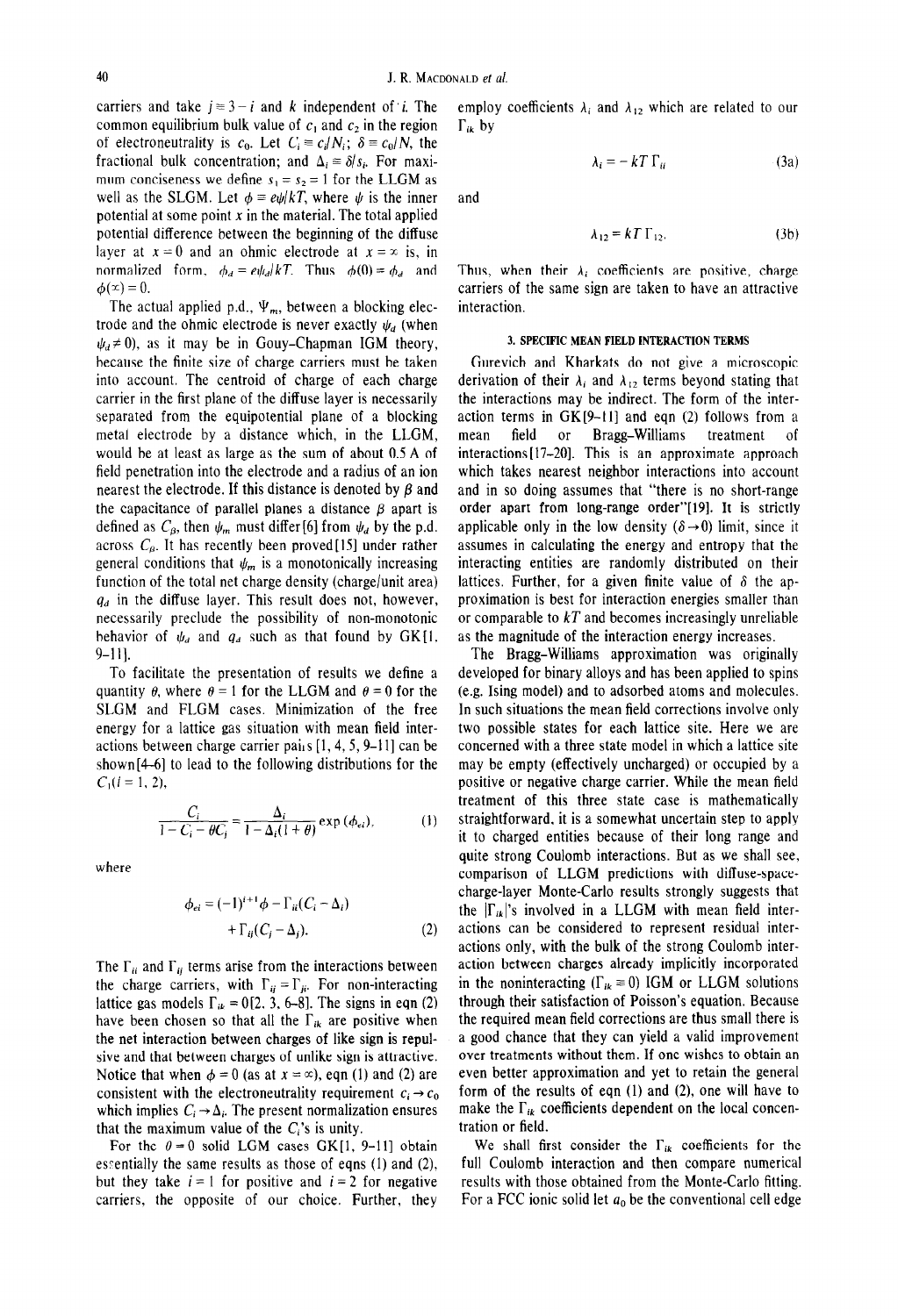distance. Then  $d = a_0/2$  is the lattice spacing (that between nearest unlike charges in a perfect cubic ionic crystal), and  $d = (2N)^{-1/3}$ . In the LLGM we shall here take *d* as the diameter of an ion. We take the Coulomb interaction energy,  $u_0$ , between like charges a distance  $d$ apart to be  $e^2/4\pi\epsilon_0 \epsilon d$ , where  $\epsilon_0$  is the permittivity constant for free space and  $\epsilon$  is an effective dielectric constant. Although an effective  $\epsilon$  should properly be obtained in a fully discrete treatment by taking the induced polarizability of each charge carrier directly into account [12], the use of an  $\epsilon$  of the order of the index of refraction squared is probably a better approximation than taking  $\epsilon$  either unity or  $\epsilon_B$ , where  $\epsilon_B$  is the bulk dielectric constant. Finally we define  $U_0 = u_0/kT$ .

Since there are no interactions assumed between empty sites or empty and charged sites, one finds that naive Bragg-Williams theory adds interaction terms to the Gibbs free energy of the system of the form  $u_0 \chi_{ik} c_i c_k$ . Here  $\chi_{ik}$  involves three factors: the number of nearest neighbor positions, the distance between *i* and *k* charges (in units of *d*), and a factor of 0.5 when  $i = k$  and  $-1$ when  $i \neq k$ . The factor of 0.5 takes account of duplicate counting for identical charge pairs. Minimization of the free energy involving both the ordinary lattice gas entropy term and the  $ik = 11$ , 12, and 22 interaction terms leads to the distributions of eqns (1) and (2). The specific values of the  $\Gamma_{ik}$ 's for arbitrary  $U_0$  following for the liquid, Schottky and Frenkel lattice gas models are summarized in Table 1. For the LLGM we have taken positive and negative ions of equal diameter *d,* and assumed face centered cubic close packing. Then  $N =$ p.f./[ $4\pi(d/2)^3/3$ ], where the FCC packing fraction p.f. =  $\pi/3\sqrt{2}$ . For  $d = 3\text{\AA}$ ,  $N = 5.2 \times 10^{22} \text{ cm}^{-3}$ . For a fused salt one might consider a lattice of charge with few empty sites, but for an aqueous electrolyte of medium molarity, there would be many more "empty" (occupied by water molecules) than charged sites.

Now it turns out that for the LLGM and SLGM cases, the normalized charge density  $\rho^* = \rho / eN$  is given by the implicit equation[4, 51

$$
\rho^* = \frac{-2\delta[1-\eta\delta]\sinh\left[\phi+\alpha\rho^*\right]}{1+4\delta[1-\eta\delta]\sinh^2\left[(\phi+\alpha\rho^*)/2\right]},\tag{4}
$$

where  $\eta = 1 - \theta$  and we have ignored the difference between  $6\sqrt{2}$  and 6 in the SLGM and have thus taken  $\alpha = \Gamma_{11} = \Gamma_{12}$  for both models. A somewhat more complicated expression for  $\rho^*$  is found for the Frenkel case. Actually, since the  $\Gamma_{ik}$ 's are different in both the Schottky and Frenkel cases, a set of two coupled equations must be solved to obtain the self-consistent value of  $\rho^*$  for a given  $\phi$ . The behavior then found is not qualitatively different, however, from that following from eqn (4), where a single equation, showing negative feedback when  $\alpha > 0$ , must be solved self-consistently. When  $\alpha = 0$ , eqn (4) reduces to the ususal LLGM and SLGM results without interaction [2, 6], and as  $\delta \rightarrow 0$ , LLGM and SLGM results for  $\rho^*$  become identical. Some  $\alpha = 0$  results for various  $\delta$  values are shown in Fig. 1. The dashed lines show the non-saturating Gouy-Chapman behavior.

Some  $\alpha \neq 0$  curves are presented in Fig. 2. Since  $\rho^*(\phi)$ saturates, we may formally introduce a new variable z through  $\rho^* = \tanh(z)$ . Then the feedback term is of the form  $\alpha$  tanh (z). But Fig. 1 shows that virtual saturation (charge of a single sign filling all available sites in a given region), occurs at relatively low applied p.d.'s. The physics of the situation suggests, however, that the approach to complete saturation should be much slower and that complete saturation, a condition where a crystal might

Table 1. Values of the interaction parameters  $\Gamma_{ik}$  for three lattice gas models

| <u>Liquid</u>    | Schottky              | <u>Frenkel</u>                 |
|------------------|-----------------------|--------------------------------|
| 120 <sub>0</sub> | $6\sqrt{2}U_{\Omega}$ | $6 \sqrt{2}U_0$                |
| 120 <sub>o</sub> | 60 <sub>o</sub>       | $(8/ \sqrt{3})$ U <sub>0</sub> |
| 12U <sub>0</sub> | $6\sqrt{2}U_0$        | $3U_0$                         |
|                  |                       |                                |



Fig. 1. Normalized charge density vs potential for liquid (noninteracting) lattice gas model and ideal gas model.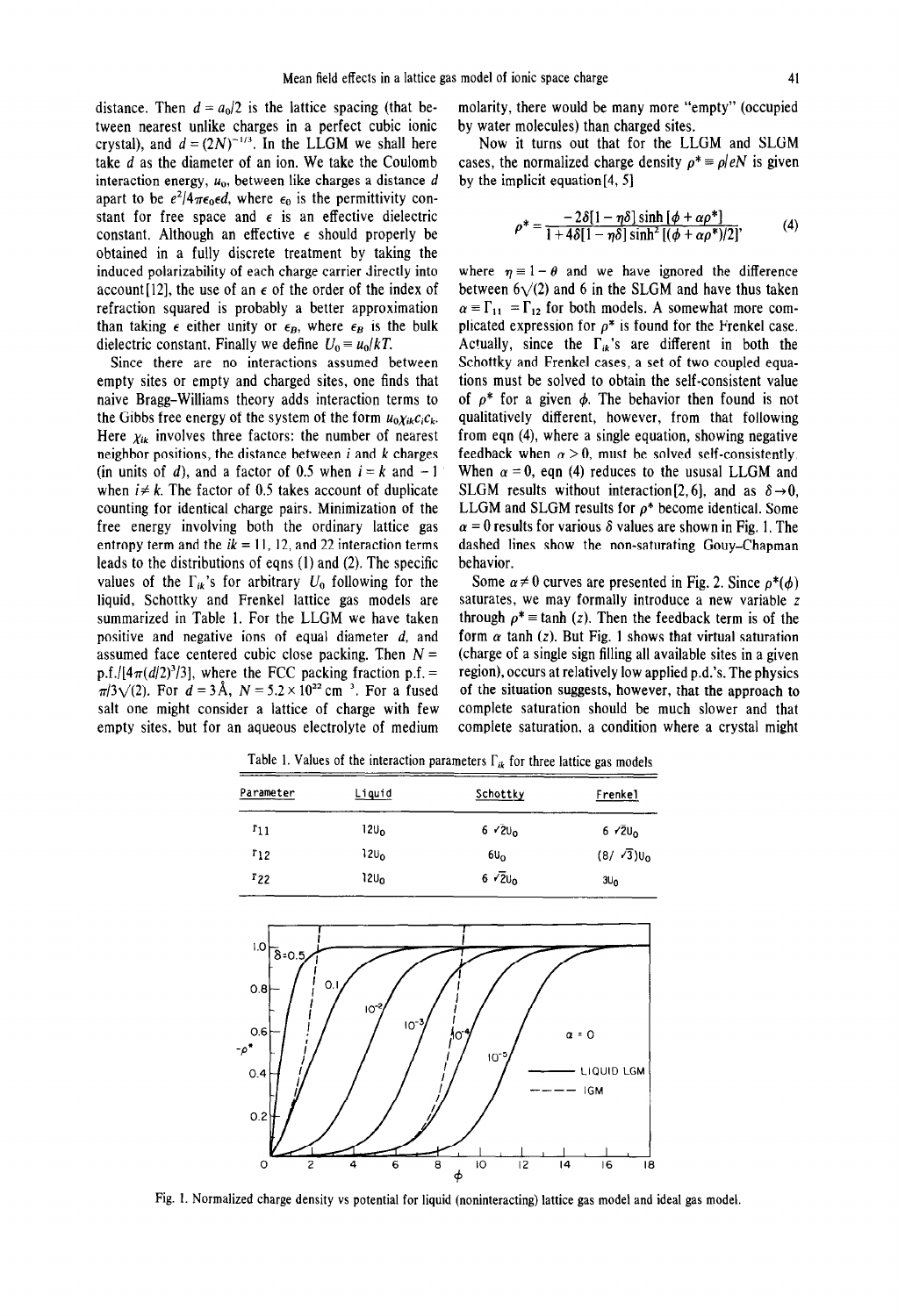

Fig. 2. Normalized charge density vs potential for liquid mean-field lattice gas model and proposed sinh modification.



Fig. 3. Normalized integrated double layer charge vs double layer potential difference for noninteracting, mean field and sinh modification liquid lattice gas models.

fall apart, should be unreachable at finite applied p.d. A simple heuristic way to achieve this end when  $\alpha > 0$  and to make little or no change far away from saturation is to replace the tanh (z) term by sinh (z) so that  $\alpha p^*$  is replaced by  $\alpha p^{*}/[1 - (\rho^{*})^2]^{1/2}$ . Some tanh and sinh type interaction corrections are shown in Fig. 2 for several values of  $\alpha$ . The asymptotic approach to saturation for the sinh modification is evident. A more complex transformation would be required to achieve a similar approach to saturation for  $\alpha < 0$ .

Figure 3 shows the dependence of the normalized integrated charge in the double layer,  $Q_d = q_d/2ec_0L_D$ , on the p.d. across the layer,  $\phi_d$ . Here  $L_D$  is the two-mobile Debye length, which involves  $c_0$ . As we see, the sinhmodification results only differ from the tanh ones at high values of  $\phi_d$ . The normalized diffuse layer capacitance,  $C_{DOM} = -dQ_d/d\phi_d = C_{DO}/C_d$ , where  $C_d = \epsilon_B/4\pi L_D$ is the  $\phi_d \rightarrow 0$  limiting Gouy-Chapman capacitance per unit area, is shown in Fig. 4. It is important to note that the peak capacitance is essentially independent of  $\delta$ when  $\delta \le 0.1$  for  $\alpha$  either zero or non-zero. In the former case, the peak occurs at about [7]  $\phi_d = \ln(2.51/\delta)$ . This is somewhat more accurate than the value  $\ln (2.75/\delta)$  given



Normalized diffuse double layer capacitance vs double layer potential difference for noninteracting, mean-field and sinh modification liquid lattice gas models.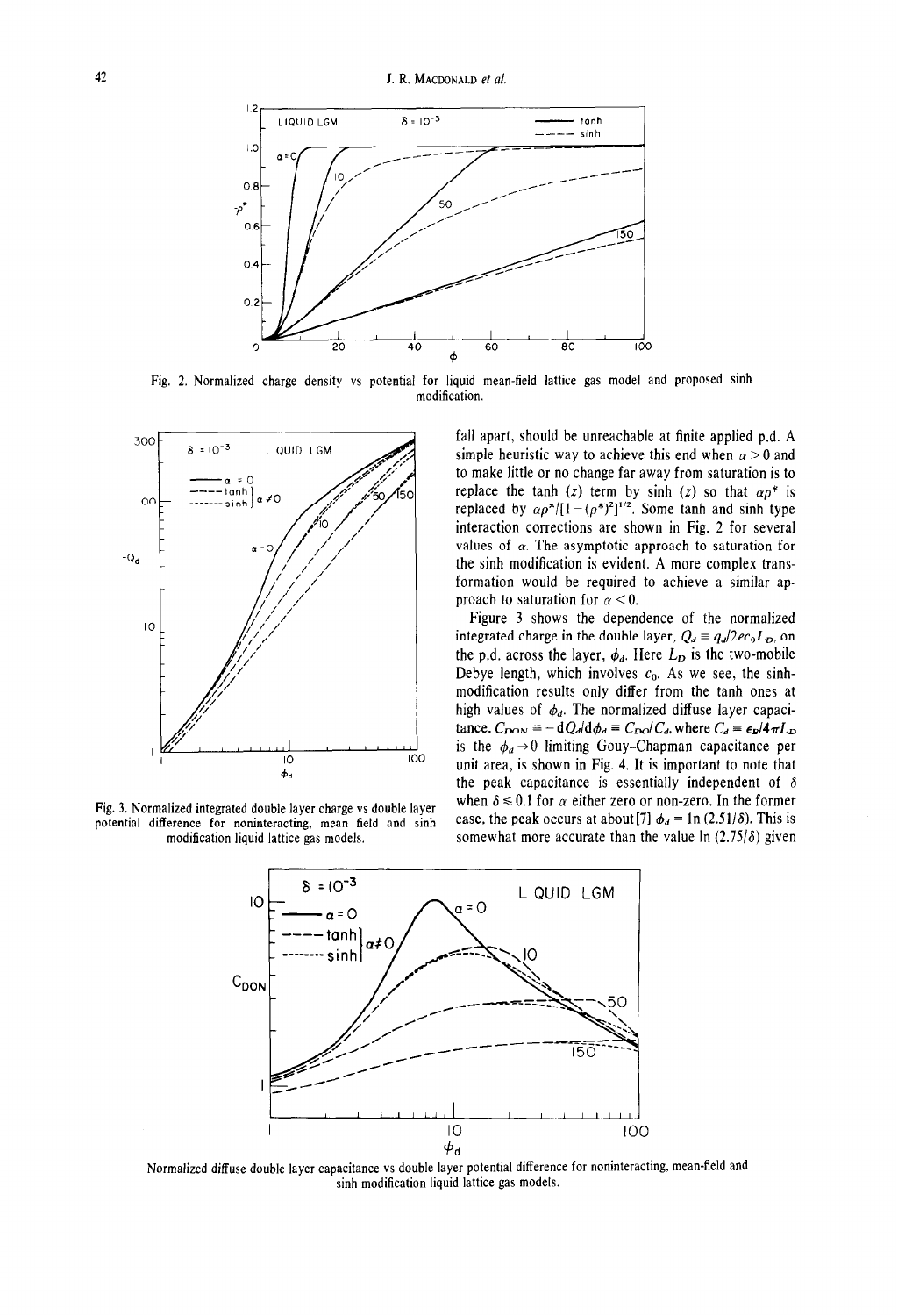by GK[8]. The  $x = 0$  maximum value of  $C_{DO}$  is about 0.319  $C_d/\sqrt{(\delta)}$ , again when  $\delta \le 0.1$ .

So far we have been using  $\alpha$  as a rather arbitrary parameter. Now, however, let us evaluate it for Coulomb interactions in typical LLGM (NaF aqueous electrolyte) and SLGM (AgCI single crystal) situations. For the NaF electrolyte we shall approximate  $Na<sup>+</sup>$  and  $F<sup>-</sup>$  as sphere of 1 A radius and consider that ions very close together either lose their hydration shells so that  $d = 2 \text{ Å}$  or that they retain a single hydration sheath so that  $d =$  $2(1 \text{ Å} + 3 \text{ Å}) = 8 \text{ Å}$  is the effective diameter of a hydrated ion approximated as a sphere. Now, the water molecules surrounding an ion are partly dielectrically saturated so that an appropriate value of  $\epsilon$  to use in  $u_0$  is about 15 in the second case<sup>[12]</sup> or 3 in the first. At  $T = 298 K$  the above values lead to  $U_0 \approx 93.5$  and 4.67 for the unhydrated and hydrated cases, respectively, and thus to  $\alpha \approx 1120$  and 56. The two values of N are 1.77 ×  $10^{23}$  cm<sup>-3</sup> and  $2.76 \times 10^{22}$  cm<sup>-3</sup>. For a 1 molar solution, the corresponding values of  $\delta$  are about 3.4 × 10<sup>-3</sup> and 0.218. For AgCl near its melting point [6],  $T = 700 K$  and  $\delta =$  $1.02 \times 10^{-3}$ . Also for this material  $N = 2.34 \times 10^{22}$  cm<sup>-3</sup> and  $d = 2.78$  Å. On using  $\epsilon = 3$ , one finds  $U_0 \approx 28.7$ . If we take  $\alpha$  as the average value of  $\Gamma_{11}$  and  $\Gamma_{12}$ , one finds  $\alpha = 7.24 \ U_0 \approx 208.$ 

Now we have already seen that  $\alpha$  values even as small as 10 lead to appreciable differences between  $\alpha = 0$  and  $\alpha \neq 0$  results. Values of 200-1100 lead to much larger effects than are likely to occur. These results are direct indications of the inadequacy of naive mean field models with full Coulomb interactions. Further, it is important to note that significant difference may occur for all values of  $\phi$ . When  $|\phi_{ei}|$  is so small that sinh  $(\phi_{ei}) \simeq \phi_{ei}$ , eqn (4) may be solved directly to yield

$$
\rho^* = -2\delta(1-\eta\delta)\phi/[1+2\delta(1-\eta\delta)\alpha].
$$
 (5)

The corresponding IGM result in the small  $|\phi|$  region is just  $-2\delta\phi$ . For the LLGM, where  $\eta = 0$ , one sees that  $\rho^*$ is altered by the factor  $[1 + 2\delta\alpha]$ , which may be appreciable. For the present unhydrated and hydrated LLGM situations one finds  $2\delta \alpha \approx 7.6$  and 24.4, while the SLGM AgCl results yield about 0.42. Even this last smaller value leads to difficulties.

There are some recent Monte-Carlo double layer results[21, 221 which involve 0.1 and 1 molar aqueous electrolyte solutions but only extend up to an equivalent  $|\phi_a|$  of approx. 2. They give charge concentrations as a function of distance from a blocking electrode which appear to differ negligibly from IGM predictions. More recent Monte-Carlo calculations [23] give results for normalized  $q_d$  vs  $\phi_d$  up to nearly  $\phi_d = 6$ . These results differ appreciably from IGM predictions, even for  $\phi_d =$ 1. It has been shown $[24]$  that these 1, 0.1 and 0.01 molar Monte-Carlo results can all be well fitted with  $\alpha \approx -3$ . This value is much smaller in magnitude than predicted for Coulomb interaction and is negative, implying positive feedback. At room temperature it corresponds to a  $|u_0|$  of only about  $kT/4 \approx 0.0064 \text{ eV}$ . For one-molar conditions,  $2\alpha\delta$  is of the order of -0.2, by no means negligible compared to unity.

Now GK[1, 9-11] have considered mean field interaction corrections to the LGM which involve  $\Gamma_{ii}$  values both greater or less than zero. They do not calculate numerical values from a mode1 but only consider qualitative behavior. They give little attention to the  $\Gamma_{ii} > 0$ negative feedback situation which we have discussed in detail above. Instead, they are largely concerned with the  $\Gamma_{ii}$  < 0 case which involves attractive interactions between like charges. They find that for  $\Gamma_{ii}$  < -4 the resulting positive feedback leads to instability and a phase transition. This sort of instability has long been known in mean field treatments of attractive interactions between atoms or molecules [18, 25].

Gurevich and Kharkats seem to have been the first to apply a mean field theory of attractive interactions to ionic charges of the same sign, consistent with the above negative value of  $\alpha$ . The GK treatment predicts a phase transition from low to high conductivity only for a certain range of potentials, and thus it should occur only over a limited spatial region in the system. Further, GK state that the transition potential corresponds to a center of symmetry of the S-shaped concentration-potential curve. If indeed the  $\Gamma_{ii} < -4$  situation were physically likely, we believe that the transition potential would have to be determined from minimization of the overall Gibbs free energy of the entire system and would not correspond to the center of symmetry, a concept not further defined by GK, but perhaps implying equal areas as in a Maxwell-type construction. Whatever the precise nature of the transition, one expects on qualitative physical grounds that the formation of a high concentration of mobile charge near an electrode would restrict most of the potential drop across the sample to a relatively thin double layer region at the electrode, leaving most of the electrolyte material in the original low conductivity state. Thus it seems somewhat doubtful that the treatment of GK provides an explanation of the observed instability of the conductivity of  $\alpha$ -AgSbS<sub>2</sub> as GK suggest.

For certain superionic conductor situations, work has been done involving attractive interactions between interstitials [26, 27] leading to  $\Gamma_{ii}$  < 0. Such interactions may arise from coupling to the strain field of the crystal[26] and lead to quite small  $(10^{-2}$  to  $10^{-1}$  eV.) contributions to the interaction energy. Although these contributions may play an important role in solids, the Monte-Carlo results which led to  $\alpha \approx -3$  are for a primitive model of a liquid, the reason the LLGM rather than the SLGM or FLGM was used. It thus appears that a negative value of  $\alpha$  is required is such a situation to compensate for errors in the ordinary solution of Poisson's equation, errors introduced at least in part by the conventional replacement of the potential of mean force on an ion by the local continuum electrolyte potential. The negative value of  $\alpha$  found suggests that the conventional solution overcompensates for Coulomb interactions and, e.g. in simplistic terms the ordinary attraction between charges of opposite sign must be reduced